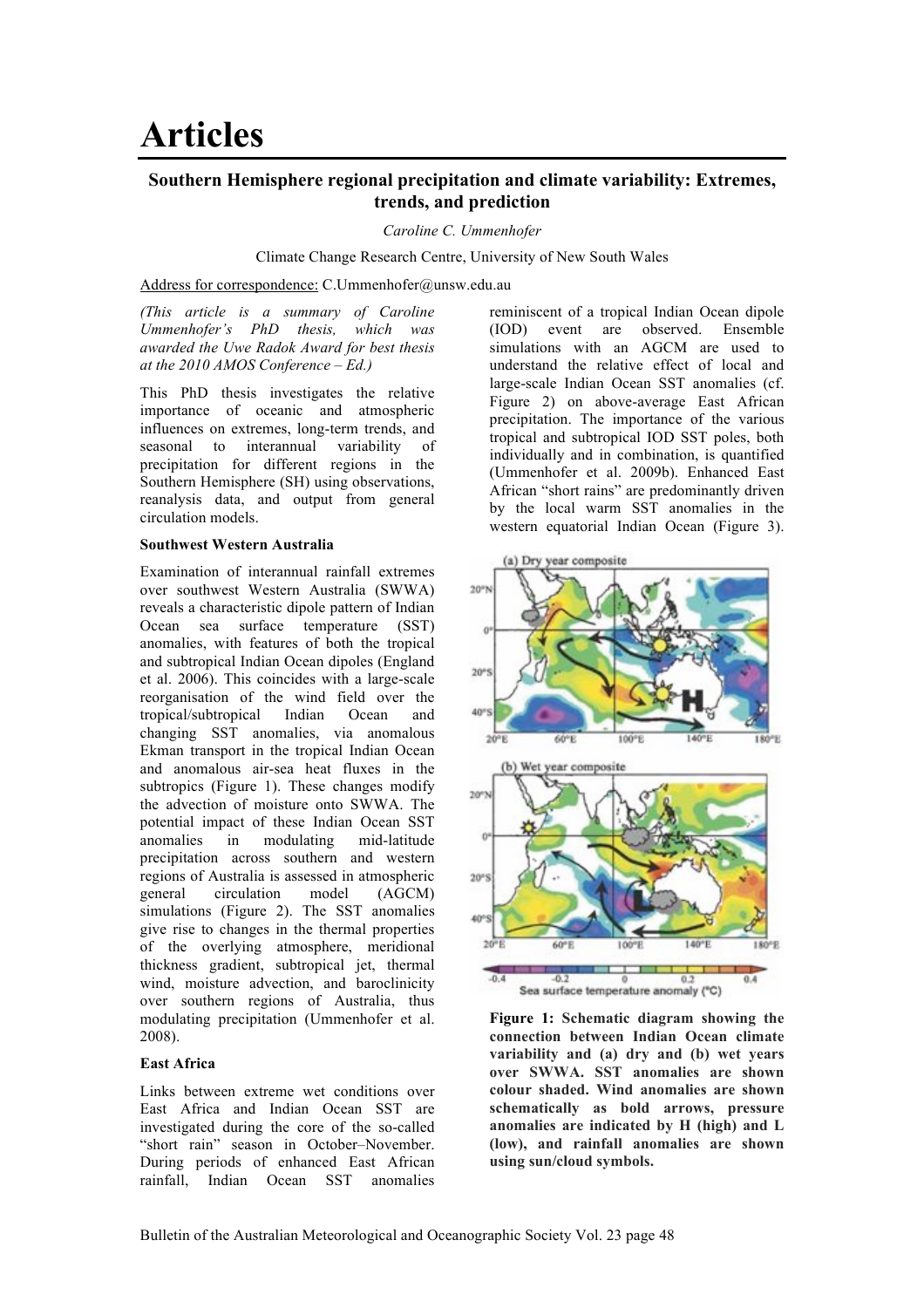The changed East African rainfall distribution can be explained by a reorganisation of the atmospheric circulation leading to increased onshore moisture advection induced by the SST anomalies, consistent with an anomalous strengthening of the Walker cell.

### **New Zealand**

Interannual extremes in New Zealand rainfall and their modulation by modes of SH climate variability, namely the Southern Annular Mode (SAM) and El Niño-Southern Oscillation (ENSO), are investigated (Ummenhofer & England 2007). Late twentieth Century trends in New Zealand precipitation are examined for the period 1979- 2006 to quantify the impact of long-term changes in the large-scale atmospheric circulation. Increasingly drier conditions over much of New Zealand are found to be tied to changes in the SAM and ENSO (Ummenhofer et al. 2009a).



**Figure 2: Schematic of Indian Ocean SST anomalies on rainfall in Indian Ocean rim countries in AGCM simulations for different seasons. The SST anomalies (°C) are shown as average over the March-Nov. months. Specific regions ("poles") of SST anomalies are employed in the AGCM experiments, with the poles indicated by the dashed boxes. The anomalous rainfall associated with these regions of SST anomalies is shown by circles around the Indian Ocean rim countries. Filled (empty) circles denote an increase (decrease) in precipitation (as % change), with the size of the circle reflecting the magnitude of change and the colour the season.**



**Figure 3: Frequency distribution of precipitation across East Africa: rainfall amount (mm) summed for the months Oct.– Nov. for the "poles" experiments indicated in Figure 2. The shaded grey rainfall distribution represents the control, while the perturbed cases are indicated with black outlines.** 

### **Southeastern Australia**

Cool season rainfall variability in southeastern Australia is investigated via a classification and characterisation of the predominant types of synoptic systems occurring in the region, focusing on frontal and cutoff low systems (Risbey et al. 2009). Two definitions of the autumn break developed for northwestern Victoria are employed to produce a synoptic climatology of the break phenomenon. Trends in characteristics of the autumn break indicate that the most recent drought in southeastern Australia is comparable in severity with the two major droughts in the twentieth Century (Pook et al. 2009).

#### **References**

England, M.H., Ummenhofer, C.C. and Santoso, A. (2006). Interannual rainfall extremes over southwest Western Australia linked to Indian Ocean climate variability. *J. Clim.*, 19, 1948-1969.

Pook, M., Lisson, S., Risbey J., Ummenhofer, C.C., McIntosh, P. and Rebbeck, M. (2009). The autumn break for cropping in Southeast Australia: trends, synoptic influences and impacts on yields. *Int. J. Climatol.*, 29, 2012- 2026.

Risbey, J.S., Pook, M.J., McIntosh, P.C., Ummenhofer, C.C. and Meyers, G. (2009). Characteristics and variability of synoptic